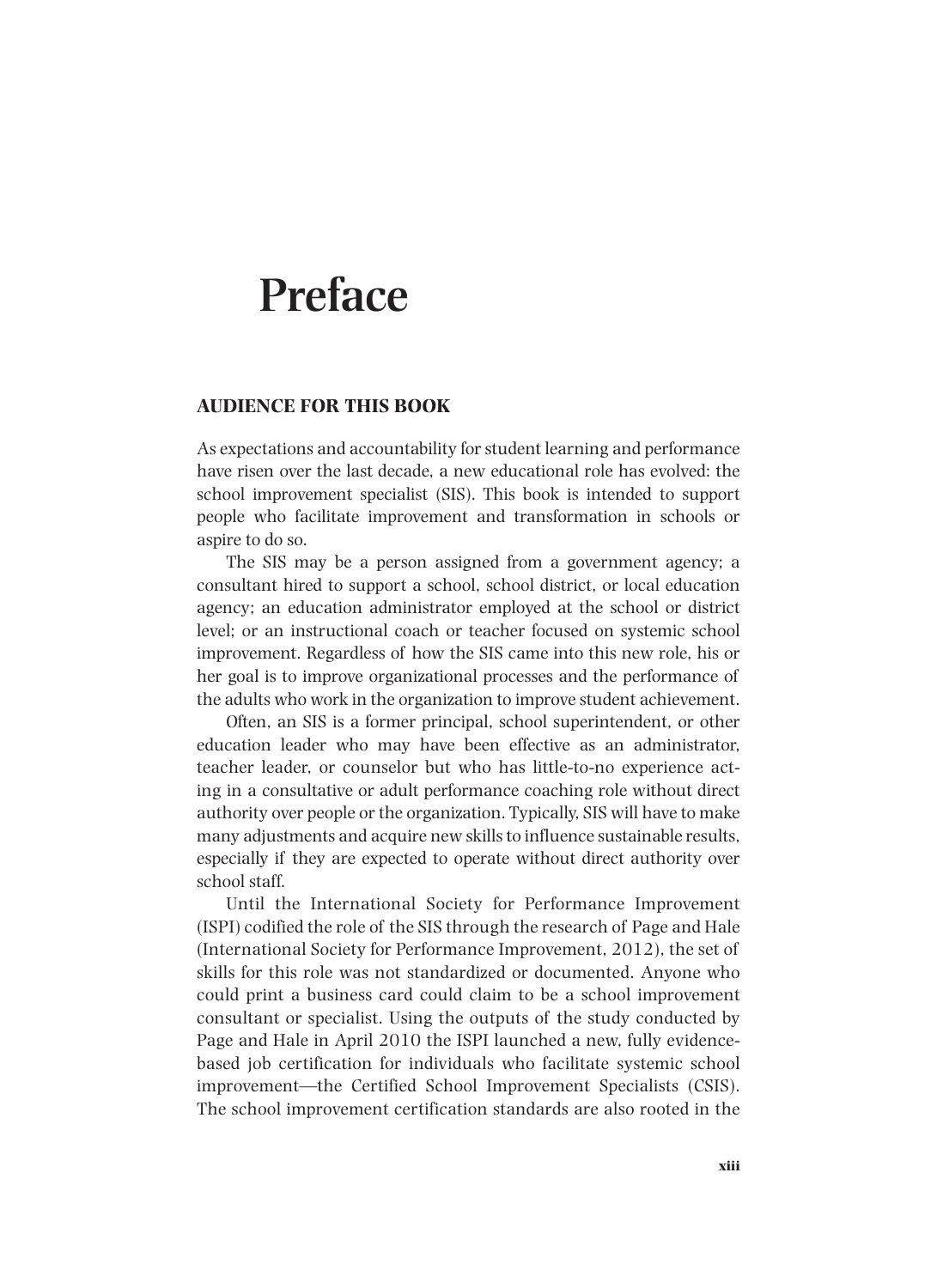## **xiv • The School Improvement Specialist Field Guide**

ten human performance technology (HPT) standards, developed and refined by the ISPI over the last ten years. The HPT standards reflect the work of accomplished practitioners in both the private and public sectors of performance improvement.

Janie Fields is a CSIS who made the transition from the role of principal, leading a school, to the role of performance consultant, assigned to help other schools improve their performance.

In my role as a principal, I led the turnaround of a low-performing school—a five-year process—[by] working with the faculty, staff and other administrators. When I was faced with the challenge of facilitating the improvement of schools where I was not the leader, I was not confident in my abilities. I had never been trained or prepared for the new role as a consultant. The organization I was working for, the Georgia Leadership Institute for School Improvement, brought in Dr. Judy Hale, who worked with us on understanding the role of a performance consultant and the methods for facilitation of improvement that is sustainable. At the time, I felt totally overwhelmed. As I did the work and followed what she taught, I began to see that there was a process for my work that would get the right results for those I was assigned to support. I am now an independent performance consultant, and I guide the schools and school districts who are my clients to improve their processes and performance so that student achievement improves and is sustainable. Every day, I use the tools that I now know are rooted in the field of Human Performance Technology and I apply the Certified School Improvement Specialist standards, the guideposts of my consulting work. I am proud to be a Certified School Improvement Specialist with evidence that I am proficient in the work my clients hire me to perform, and I am grateful that I now have access to a professional network of others who do the same work I do, around the country and around the world.

When I participated in one of the focus groups that provided the information that resulted in the Certified School Improvement Specialist standards, I was pleased and proud to recognize that those of us who had been successful in facilitating school improvement were following similar processes, although we had adopted them independently. I was one of the only people in the group who had any formal training in facilitating improvement. That day, those of us in the group came to realize that we have a unique and valuable profession, with a